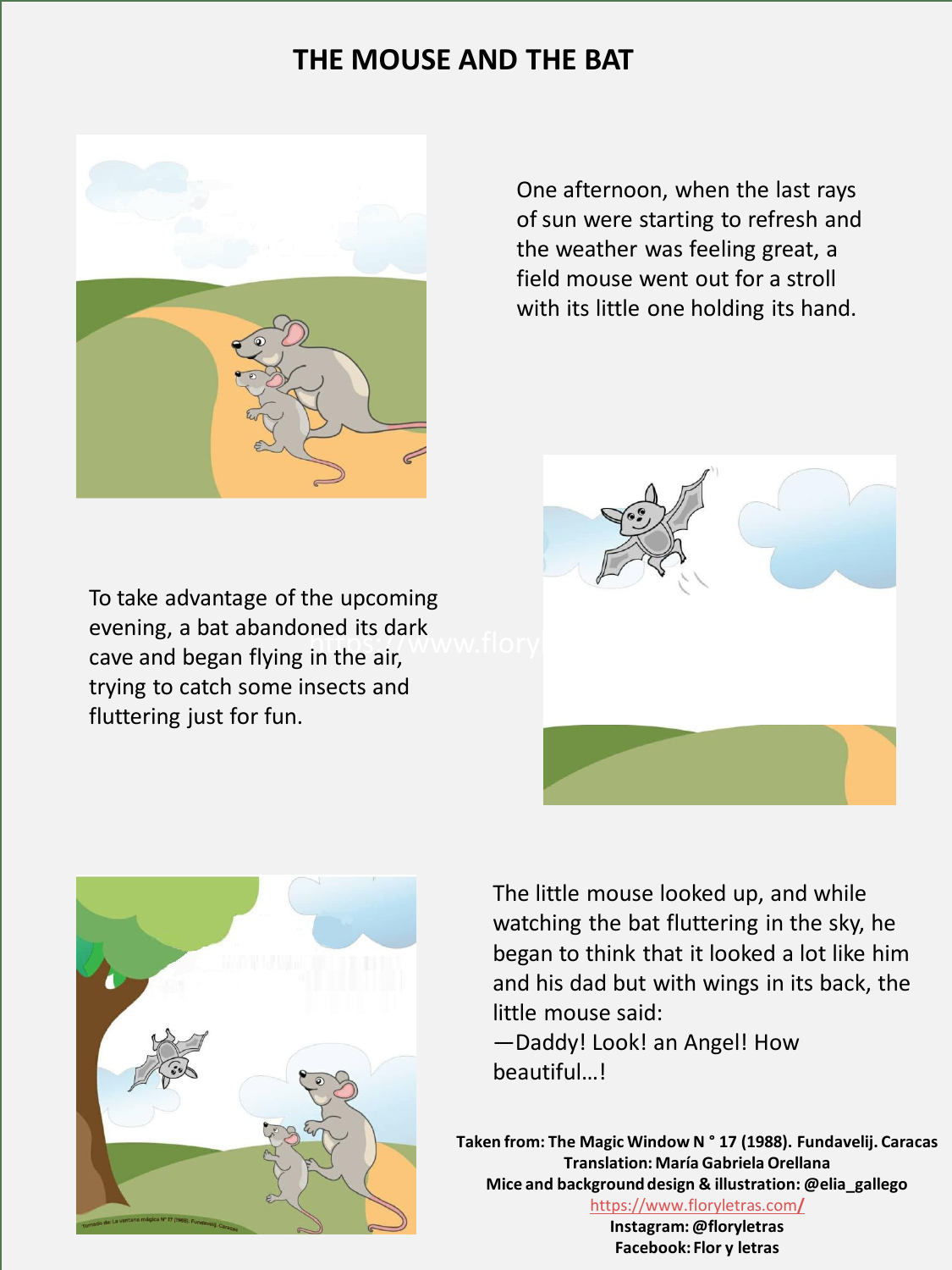

This bat was painted by: \_\_\_\_\_\_\_\_\_\_\_\_\_\_\_\_\_\_\_\_\_\_\_\_\_\_\_\_\_\_\_\_

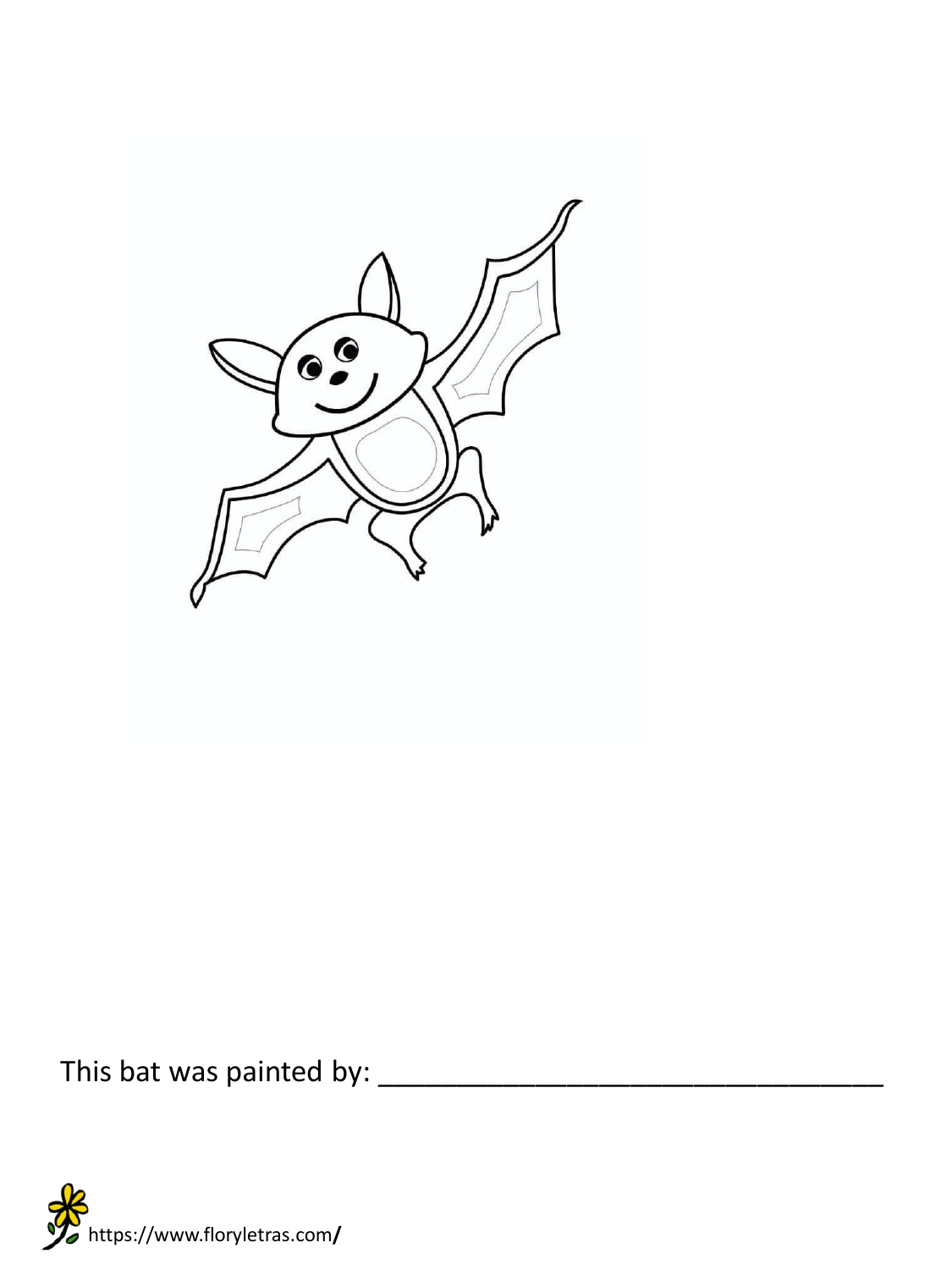

Father mouse was painted by : \_\_\_\_\_\_\_\_\_\_\_\_\_\_\_\_\_\_\_\_\_\_\_\_\_\_\_\_\_\_\_\_

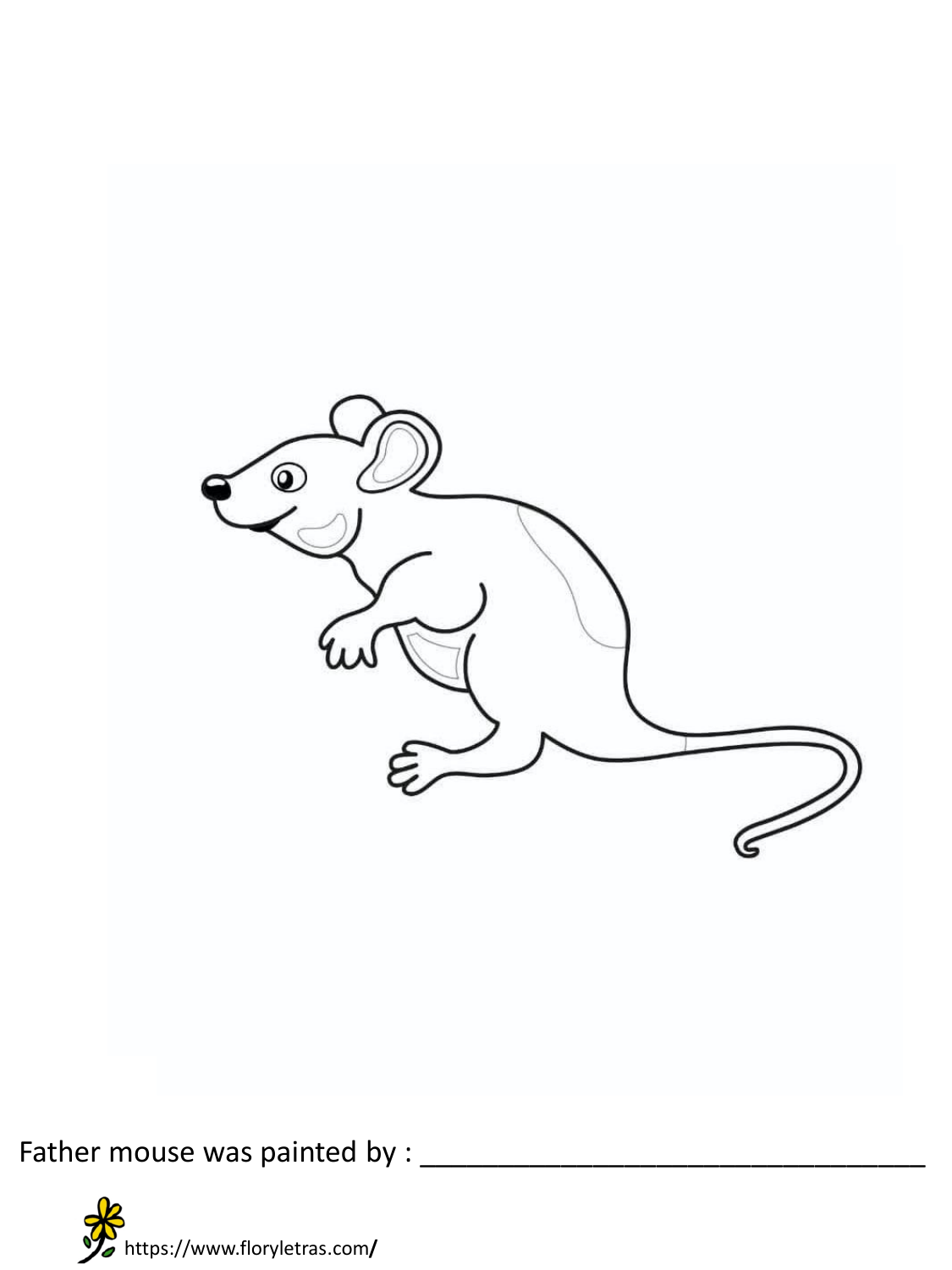

Baby mouse was painted with the help of: \_\_\_\_\_\_\_\_\_\_\_\_\_\_\_\_\_\_\_\_\_\_\_